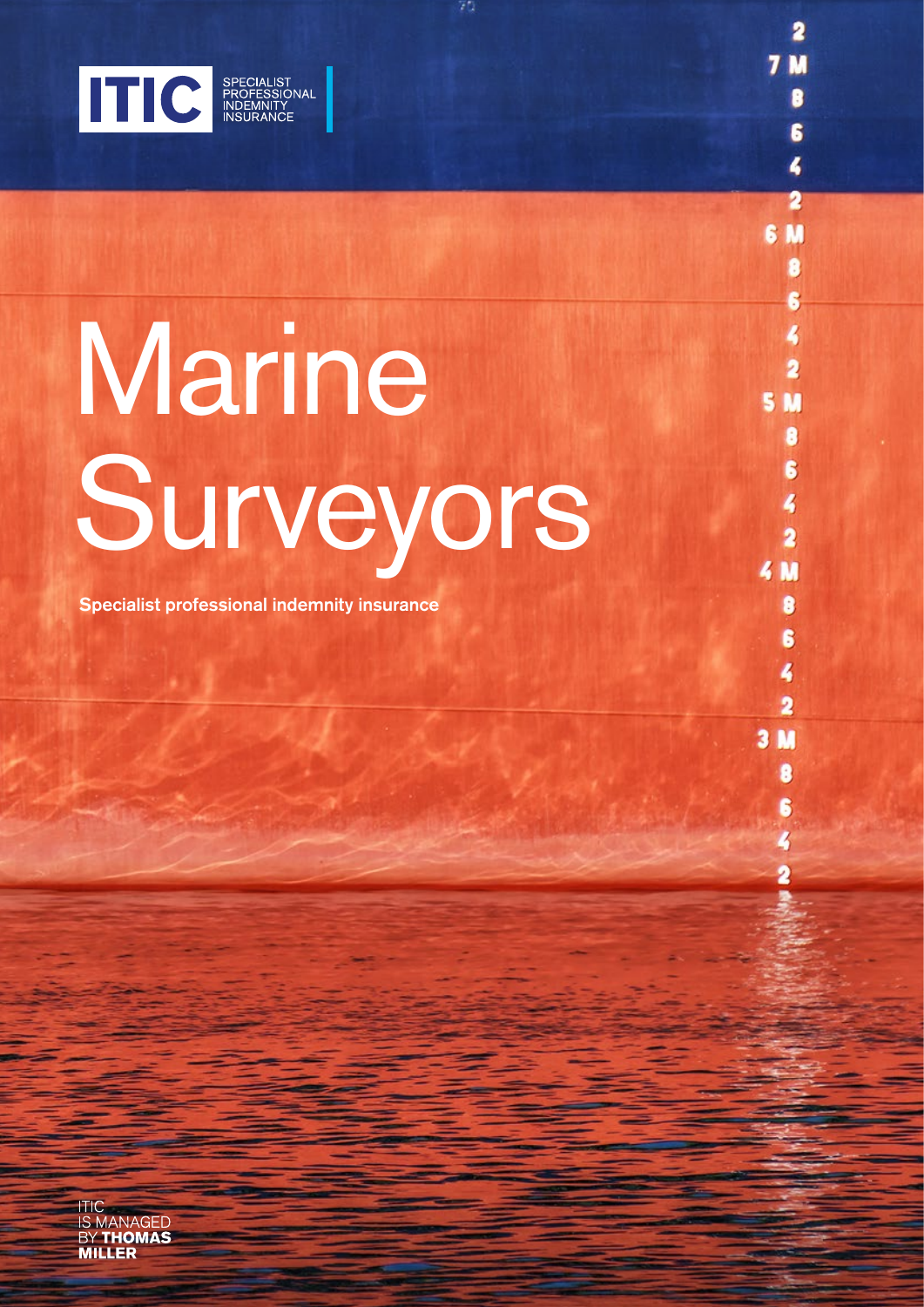## Professional indemnity insurance for marine surveyors

## Who does **ITIC** cover?

- **Hull & machinery surveyors**
- **Cargo surveyors**
- **Lloyd's agents**
- **Draft surveyors**
- **OVID inspectors**
- **Compass adjusters**
- P&I surveyors
- **Bunker surveyors**

### Policy highlights

- **Worldwide professional indemnity** (errors & omissions) cover
- **Legal defence costs insurance**
- **Automatic cover for subcontractors**
- **Contractual risk management guidance**
- **Quality loss prevention advice**
- **Support from worldwide network of** correspondents
- **Discretionary insurance adjudicated upon** by fellow transport industry professionals
- No external shareholders
- **Mutual dividends paid at renewal**
- **Underwritten with industry knowledge**

The above list is merely to show examples of the areas ITIC covers. If your particular field is not included, just contact ITIC to discuss your needs.

## Why choose TTC ?

| <b>ITIC provides professional</b><br>indemnity insurance at cost | ITIC is the mutual insurer of the transport industry with no external shareholders<br>to take a profit from the business.                                                                                                                                                                                                   |
|------------------------------------------------------------------|-----------------------------------------------------------------------------------------------------------------------------------------------------------------------------------------------------------------------------------------------------------------------------------------------------------------------------|
| <b>ITIC will provide a</b><br>sympathetic approach               | ITIC understands that you will often have commercial relationships which will<br>need preserving and will work with you to allow that business association to<br>continue. ITIC's unique discretionary insurance cover could support any claim<br>which may not normally be paid by another professional indemnity insurer. |
| <b>ITIC understands your business</b>                            | ITIC's specialist knowledge of your business will make it quicker and easier<br>for you to obtain advice and support on a claim under your professional<br>indemnity insurance.                                                                                                                                             |
| <b>ITIC is more than just insurance</b>                          | As an assured at ITIC you will receive support from a team who understand<br>the unique situations and liabilities that your business faces.                                                                                                                                                                                |
| <b>ITIC pays dividends annually</b>                              | Surplus funds have been paid out to the members in the form of continuity<br>credit since 1994.                                                                                                                                                                                                                             |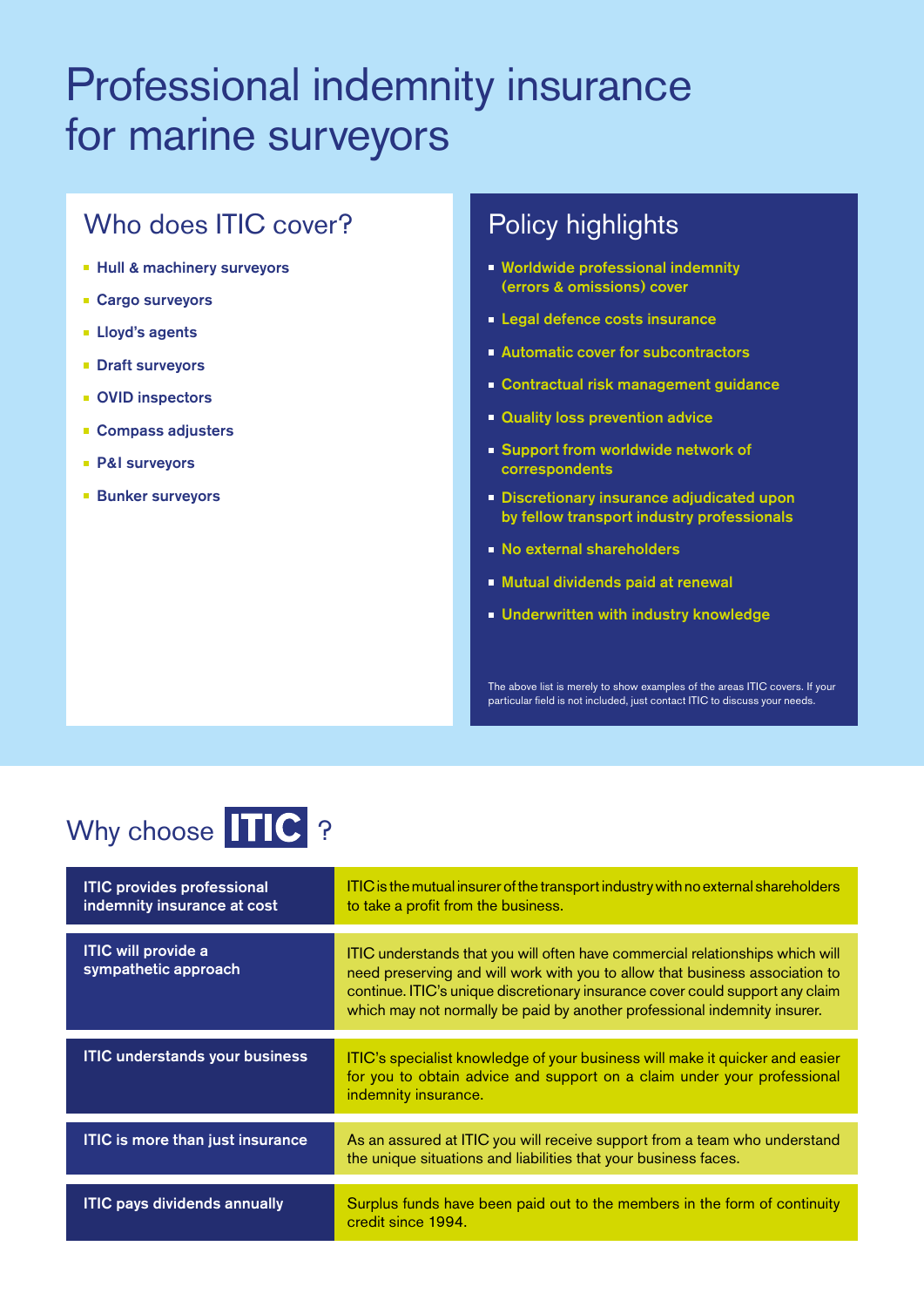**Fact Sheet** 

Any marine surveying professional will face day-to-day exposure to risk, but will be able to rely on ITIC to help reduce any potential hazards. To demonstrate potential liabilities in this sector, the following claims scenarios may be helpful.

## Swordfish survey

A Lloyd's agent was instructed to carry out pre-shipment surveys on twelve consignments of frozen swordfish chunks. The buyer required the Lloyd's agent to warrant that laboratory tests had been carried out prior to shipment to establish the mercury content in at least 5% of the swordfish selected on a random basis.

The Lloyd's agent asked a laboratory to carry out the surveys. The correct number of cartons were opened, samples were taken and the analysis report showed that the mercury content was within the tolerated limits. Unfortunately, the Lloyd's agent had omitted to tell the laboratory that all samples must be analysed separately and the laboratory, in accordance with their normal practice, mixed the samples together and analysed only one or two composite samples.

Furthermore, the wording of the Lloyd's agent's report suggested that 5% of the cartons had been both sampled and tested, which was not correct. On arrival in the United States the consignments were subjected to additional analysis by the US Authorities and the majority were found to contain mercury in excess of the permitted maximum. The cargo was rejected as being unfit for human consumption and the US importer suffered considerable financial loss which was only partially covered by his cargo insurers.

Subsequently the Lloyd's agent received a claim for US \$1m from the importer and ITIC instructed lawyers to act for the Lloyd's agent. Legal proceedings were commenced against the Lloyd's agent in the Californian courts and ITIC's San Francisco correspondent was instructed to assist the lawyer's California office in the preparation of the defence.

Detailed investigations revealed certain information which was useful to the defence but the documentary evidence against the Lloyd's agent was difficult to dispute. An attempt to obtain a summary judgement to dismiss the claim against the Lloyd's agent was dismissed in California and it was decided that a negotiated settlement was the better option. The negotiations were lengthy but agreement was finally reached whereby the claim was settled in the sum of US\$ 412,500. Inevitably, substantial costs had been incurred amounting to over US\$ 200,000.

This claim is a reminder that the financial consequences of simple errors are impossible to foresee and highlights the need to carry the highest affordable level of insurance.

#### Ensure you incorporate your standard terms and conditions

Shippers of a cargo of wheat instructed a marine surveyor to survey and certify the holds of a bulk carrier as fit for loading.

The surveyor issued a certificate of fitness to load and 70,000MT of wheat was loaded. Following the arrival of the ship at the discharge port the local authorities ordered the stevedores to stop discharge operations as they suspected that the cargo was heat damaged. A subsequent survey report, obtained by the shippers, indicated that the cargo was contaminated by delaminating paint, rust, dirt and paint powder from the ship's holds.

The shippers negotiated a reduction in price with the receivers as a result of the deterioration of the cargo, and pursued a claim against the shipowners under the terms of the contract of carriage. That dispute was resolved at a mediation, but the shippers then brought a separate claim against the surveyor. They were seeking to recover alleged losses, including loss of sale proceeds, additional hire paid to the owners and costs, on the basis that the surveyor had negligently certified the vessel as fit for loading in circumstances when it was not.

The claim was for in excess of US \$1m. ITIC appointed lawyers and expert evidence was sought. That evidence suggested that the damage may have been caused by bobcats used in discharging the cargo. The surveyor also had terms and conditions which – if properly incorporated into their business dealings – would have reduced their liability to a fraction of the shipper's claim.

Unfortunately the surveyor had not explicitly made the shipper aware of the terms and conditions, so it was unlikely that a Court would find that these had been incorporated.

It also became apparent that after the surveyor had inspected the vessel, customs inspectors had carried out an inspection and had ordered that the vessel should be cleaned prior to loading. This was both helpful and unhelpful for the surveyor: while it was a strong indication that the surveyor had failed to properly carry out his survey, it also arguably meant that it was not the surveyor's report that the shippers were relying on, but instead custom's approval to load.

A mediation took place but the claim could not be settled. Negotiations continued nevertheless, and the matter was resolved with the surveyor contributing to around 30% of the claim, which was covered by ITIC.